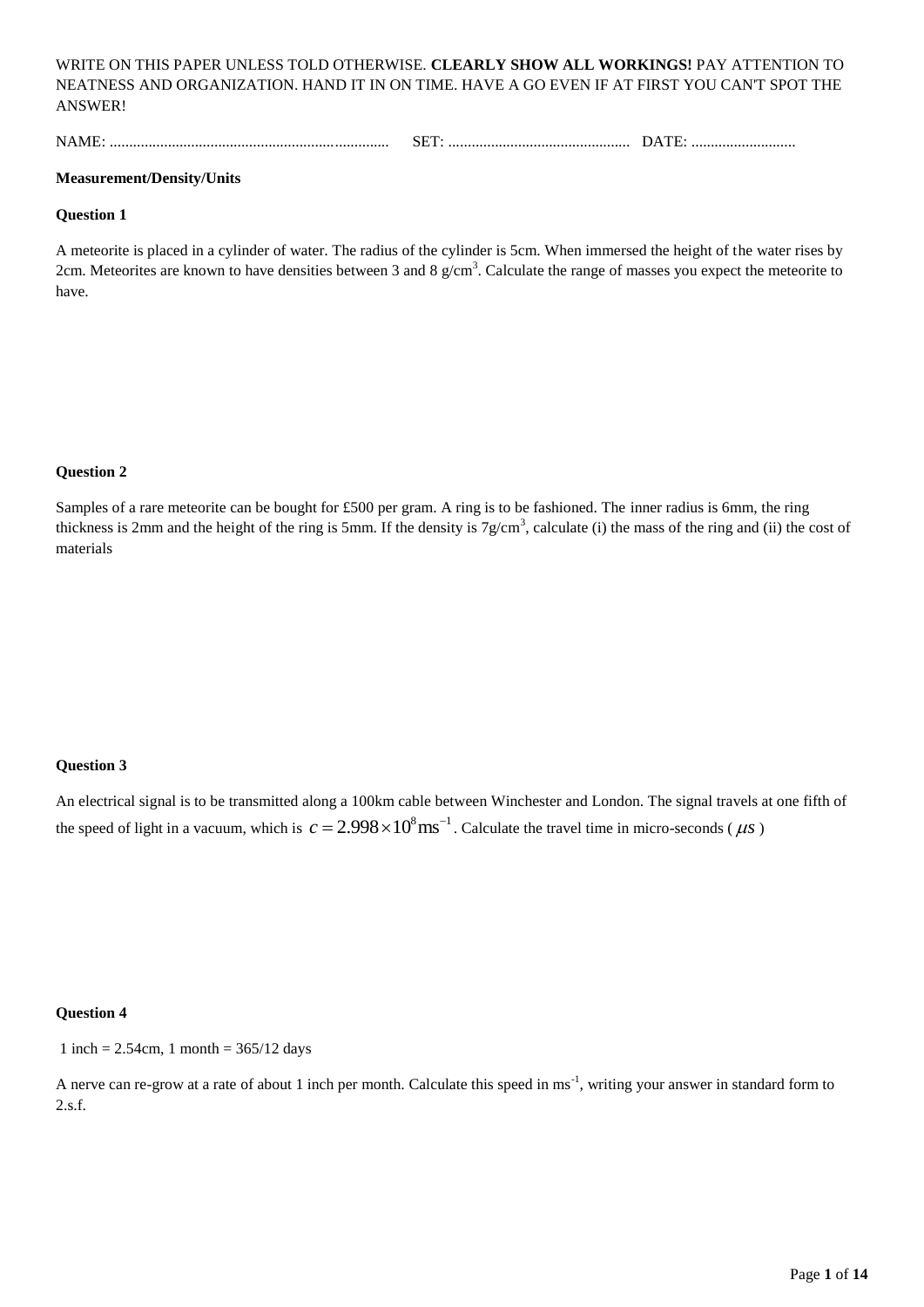According to a report in 2017, the European Union wastes about 88 million tonnes of food a year. If the average density of food products is 25% higher than water, and water has a density of  $1000\text{kg/m}^3$ , calculate the volume of food wasted.

Please express your answer in terms of number of filled swimming pools. (Dimensions are 25m x 10m x 2m).

# **Question 6**

1 electron-volt (eV) is about  $1.602 \times 10^{-19}$  J. An alpha particle of mass  $6.64 \times 10^{-27}$  kg is accelerated to 10% of the speed of light. Calculate its *kinetic energy* in electron-volts. Note the speed of light is  $c = 2.998 \times 10^8 \text{ ms}^{-1}$ .

## **Question 7**

A lake of uniform depth of 10m evaporates at a rate of 200mm per year. If no water enters the lake via rainfall or rivers, calculate how long (in years) it will take for the lake to become dry.

## **Question 8**

On average, a person in the UK requires about 0.72 billion joules of energy every day to live a comfortable modern life. The UK population (in 2017) is about 65 million. If a nuclear power station has a generating capacity of 2GW (i.e.  $2 \times 10^9$  joules per second), calculate the number of nuclear power stations the UK needs, if all of its energy needs are supplied in this way. (Note the UK has just fifteen active reactors as of 2017).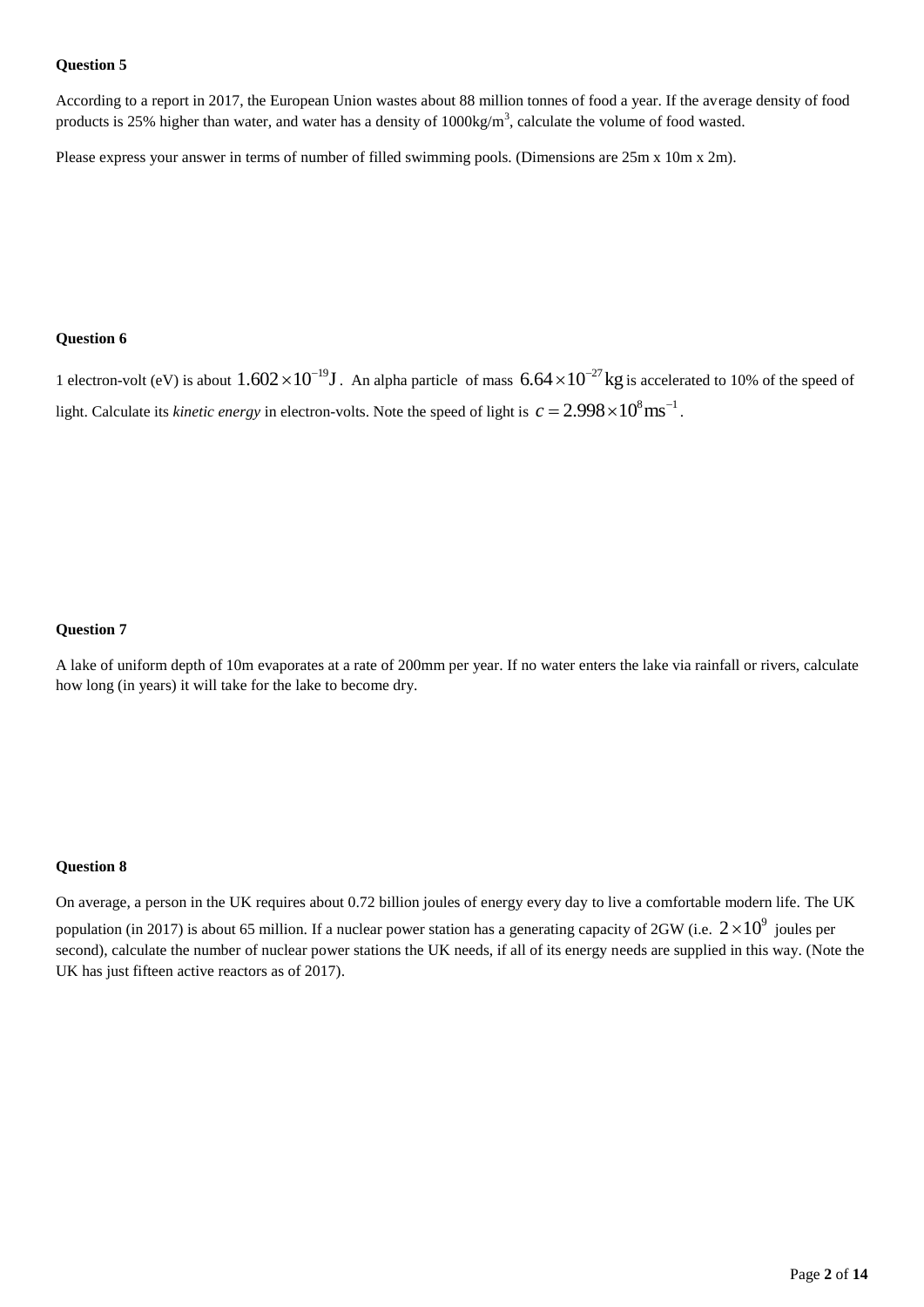# **Kinematics**

## **Question 1**

(i) What is 70mph in metres per second? (1 mile =  $1,609$ m)

(ii) A car breaks with a uniform acceleration of '0.5g' i.e. about 5ms<sup>-2</sup>. Draw a *velocity vs time* graph to describe the breaking of a car from 70mph. Hence work out (a) the time it takes to stop and (ii) how far it has travelled since the breaks were applied.

## **Question 2**

Charlie and Craig decide to walk 500 miles, and then 500 more. Excluding any stops, they build up (at a constant rate) from zero to 20 miles per day over 20 days. They carry on until they have 100 miles left. At this point they slow at a constant rate until they reach their thousand mile target.

Sketch a speed (miles per day) vs time (days) graph, and hence work out how long it takes them.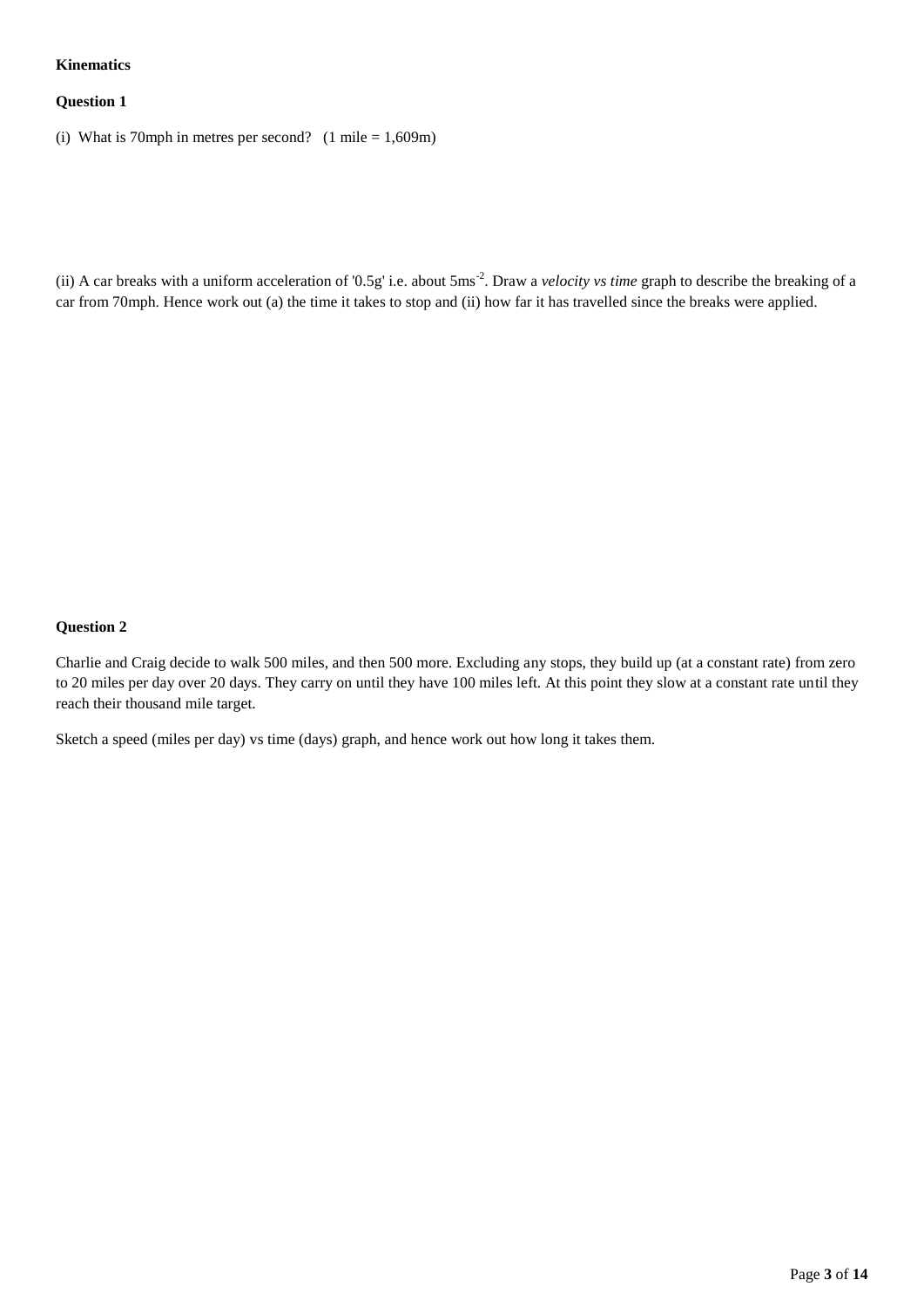#### **Moments**

#### **Question 1**

An enormous vegetable (mass 10kg) is to be uprooted with a spade. When the spade is underneath the vegetable, the distance to the pivot point (the top of the spade) is 15cm. A gardener exerts a force at a distance of 80cm from the pivot point. Calculate, in Newtons, what this force needs to be to raise the vegetable. Ignore the weight of soil, and take  $g = 9.81$ ms<sup>-2</sup>.

By way of a diagram explain how the distances stated relate to the vegetable, the gardener and the spade.

## **Question 2**

A man takes his three children to the park and they all have a go on a see saw. Anne (30kg) sits 40cm from the fulcrum, Bella (40kg) sits 1m from the fulcrum and Charles (25kg) sits 1.5m from the fulcrum. If the man has a mass of 80kg, calculate how far he must sit from the fulcrum on the opposite side to maintain equilibrium.

Uncle Pete (75kg) now sits 20cm behind his brother, and Auntie Maud sits where Charles sat, and sits him on her lap. How heavy is Auntie Maud?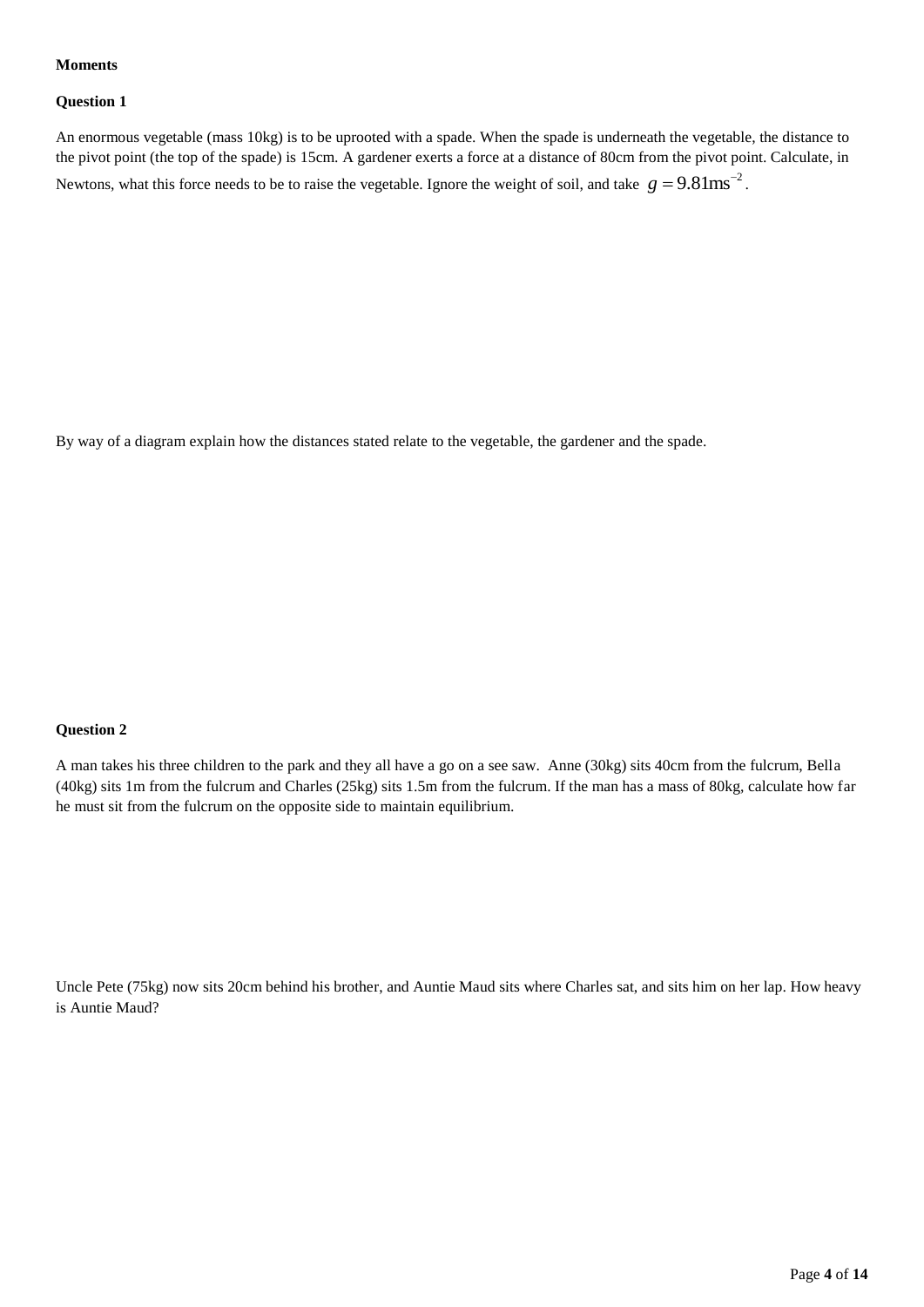#### **Work/Weight/Energy**

 $g = 9.81$ ms<sup> $= 2$ </sup> unless otherwise stated.

#### **Question 1**

Pen-y-Pass Youth Hostel is at an altitude of 359m. The peak of Snowdon is 1,085m. Calculate the work done against gravity if a 72kg man makes the climb. If it takes him two hours, what is the average power expended?

Two oatibix biscuits contain 798kJ of energy. How many ascents of Snowdon correspond to one oatibix?

#### **Question 2**

A piano falls 30m from a high rise building. Ignoring the effect of air resistance, calculate the velocity of impact.

## **Question 3**

Jim the astronaut has a vertical leap of 50cm on Earth. Calculate his launch velocity.

Assuming a similar launch velocity on the surface of Mars, calculate Jim's leap height. Note  $g_{\text{Mars}} = 3.8 \text{ms}^{-2}$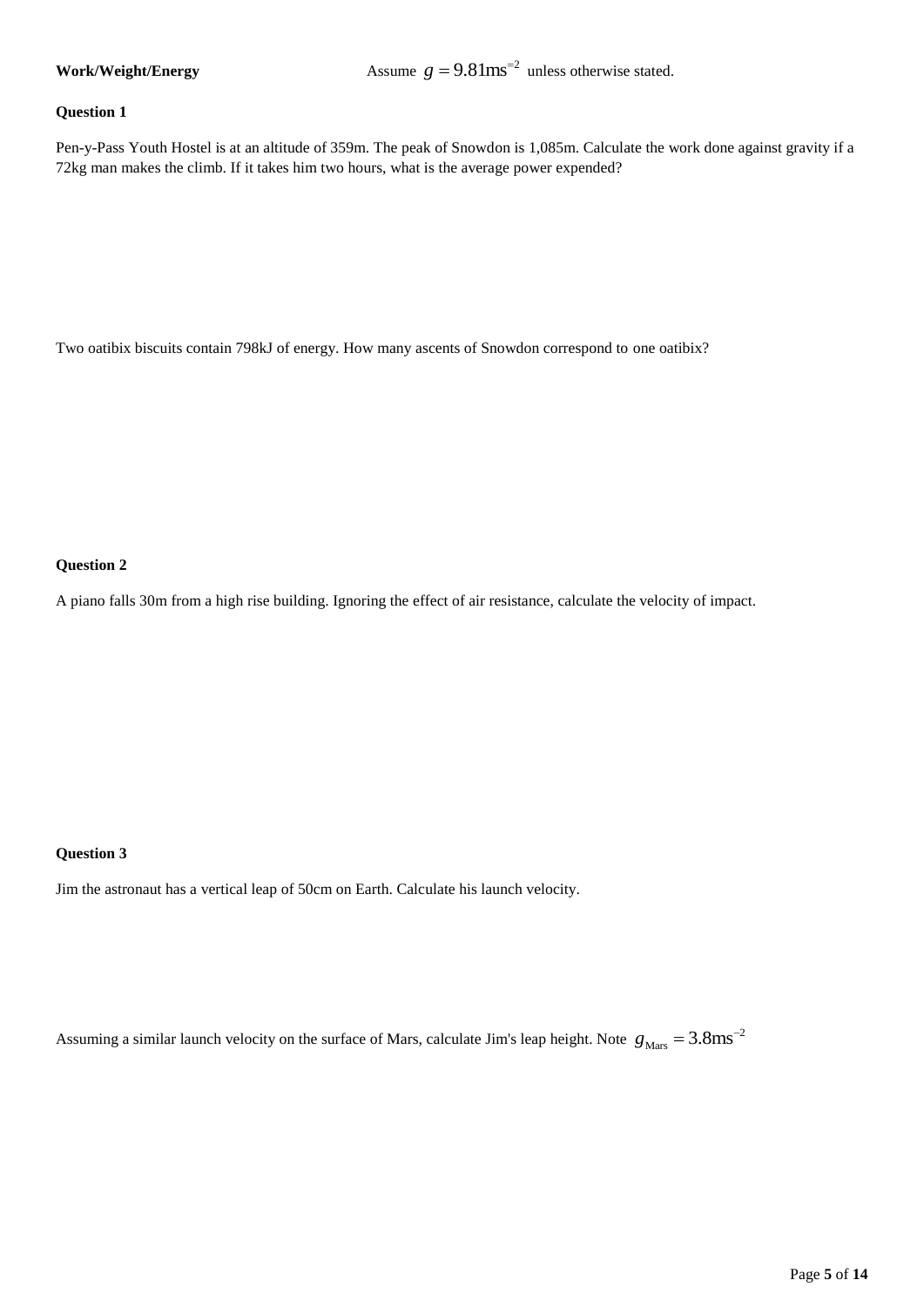## **Electricity & Circuits**

#### **Question 1**

(i) Draw a circuit that could be used to generate the current (I) vs voltage (V) curve below



(ii) Use the graph to calculate the resistance at (a)  $V = 2$ volts

and (b)  $V = 10$ volts.

(iii) Explain in terms of atoms and electrons, the results in part (ii)

# **Question 2**

(a) How much energy is drawn from a 6V battery, if 10 coulombs of charge are transferred? Assume the battery voltage remains constant.

(b) A total of 1000J is extracted from a 12V power supply in 5 minutes. Calculate the average current, in amps.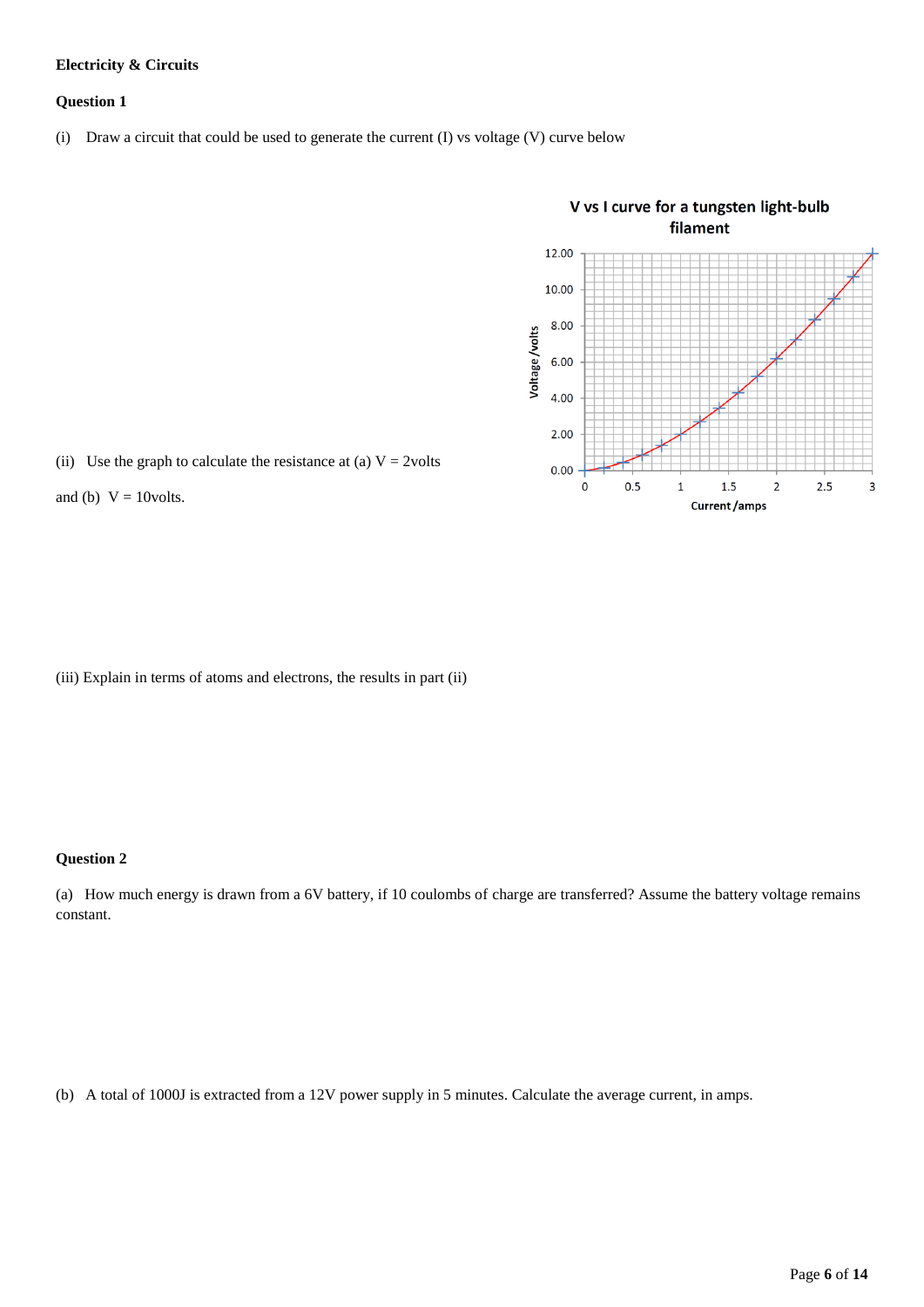Find the unknown currents, voltages and resistances in each circuit

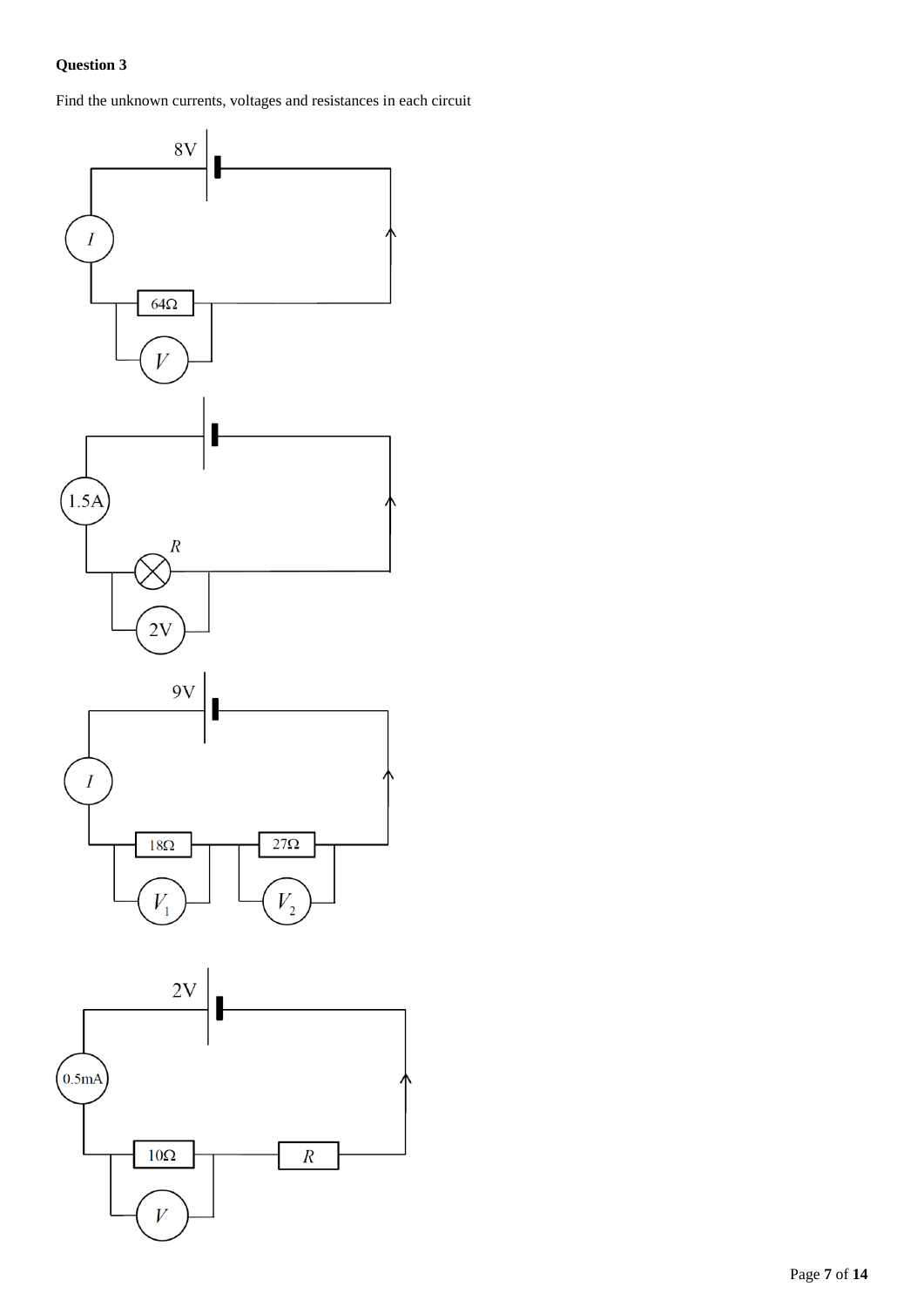Find the unknown currents, voltages in each circuit



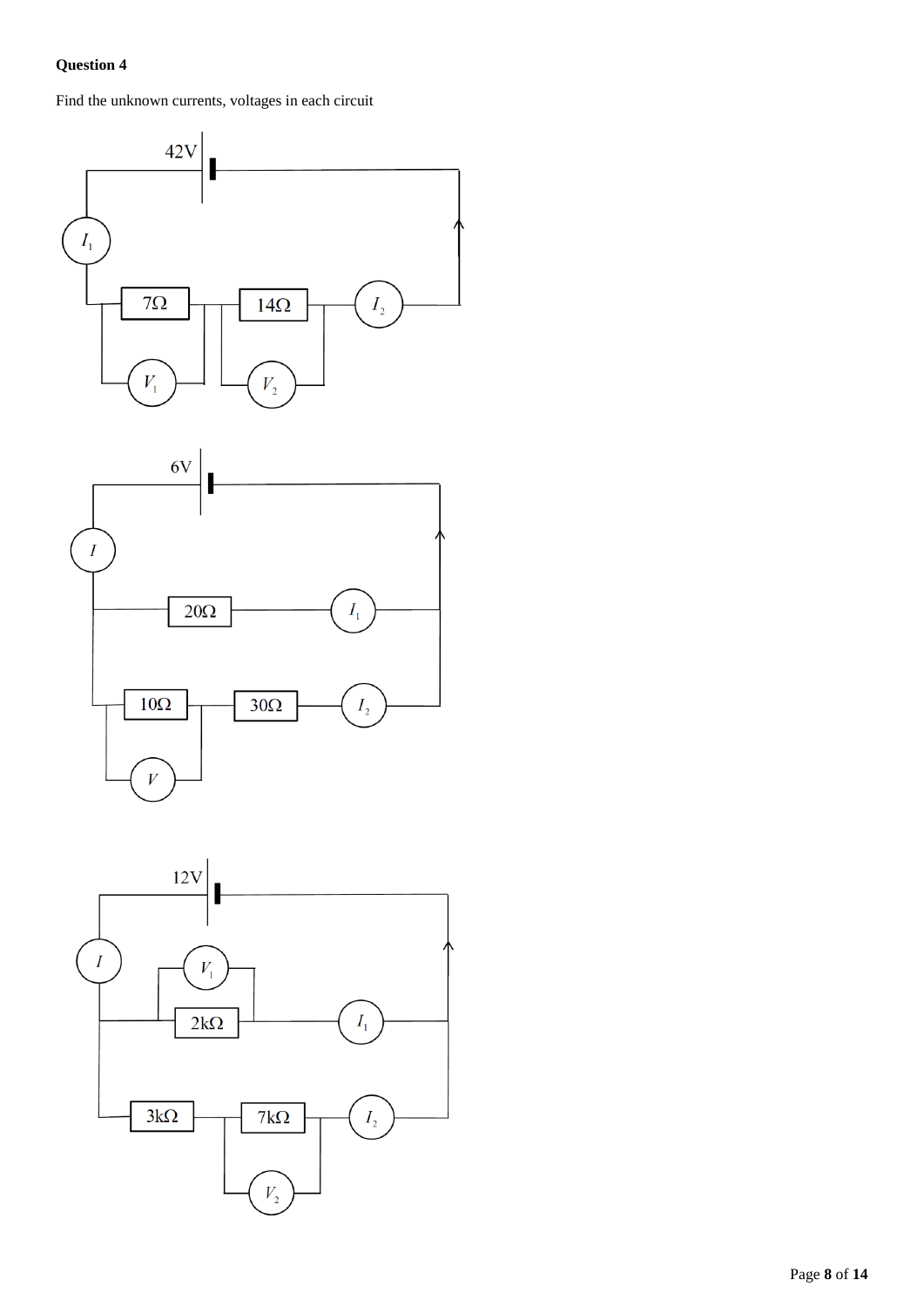## **Springs**

# **Question 1**

An athlete uses a spring as part of a fitness regime. She expends 100J stretching the spring 20cm. Calculate the spring constant (i.e. the stiffness, in N/m).

Hence calculate the maximum force applied to stretch the spring.

# **Question 2**

A boy (mass 55kg) piles two pocket-sprung mattresses on top of one another during a boarding house spring clean. He leaps on top and moves downward by 5cm. Assume each mattress is a grid of single identical springs, and 30 springs cover the surface area of the boy on each layer.

Calculate the spring constant for each spring.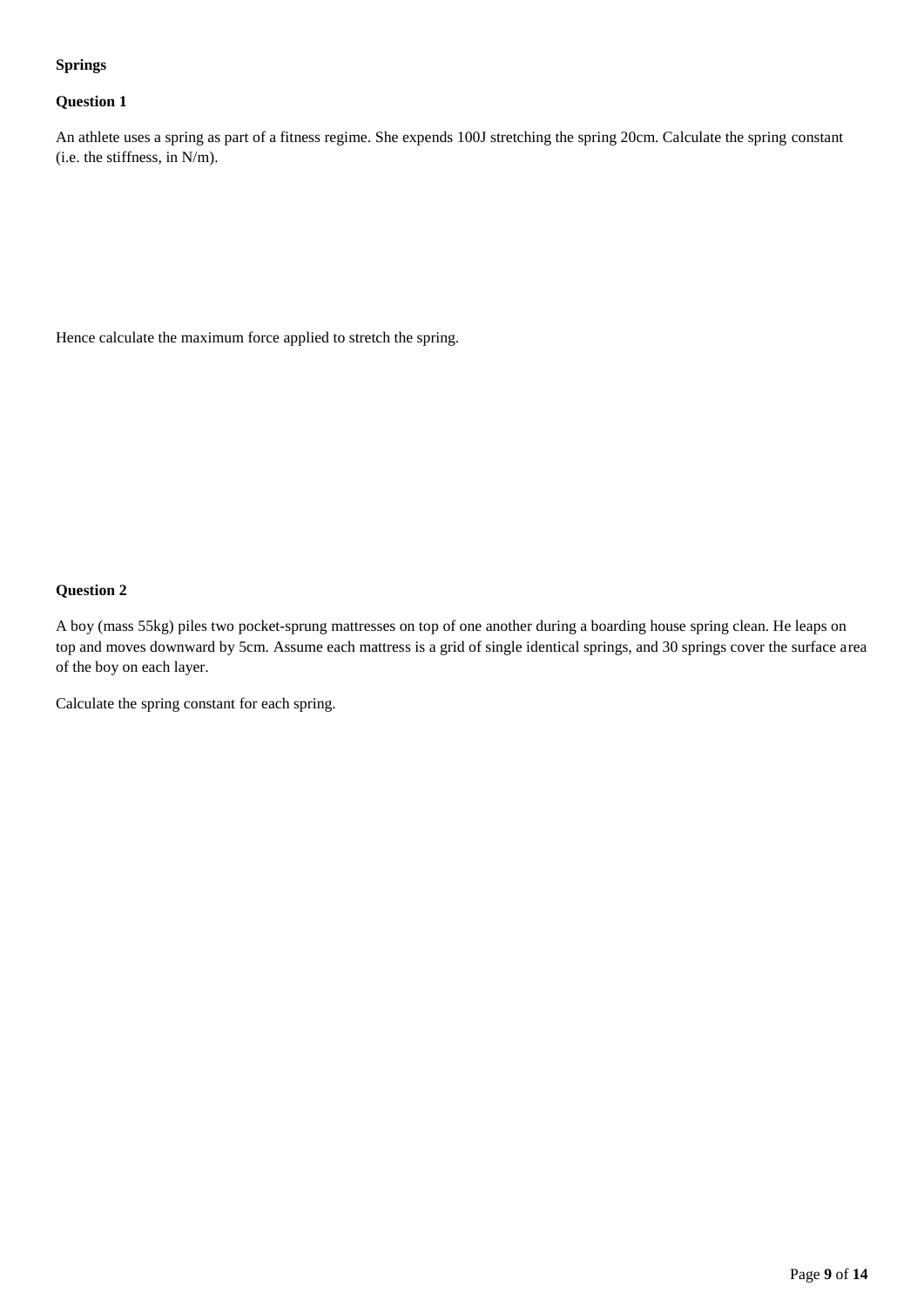# **Magnetism**

# **Question 1**

Explain why a *soft* magnetic material like iron is often coiled with current carrying wire to make an *electromagnet*, rather than a *hard* magnetic material like steel.

# **Question 2**

(i)

Sketch the magnetic field lines around the following magnetic objects





(ii)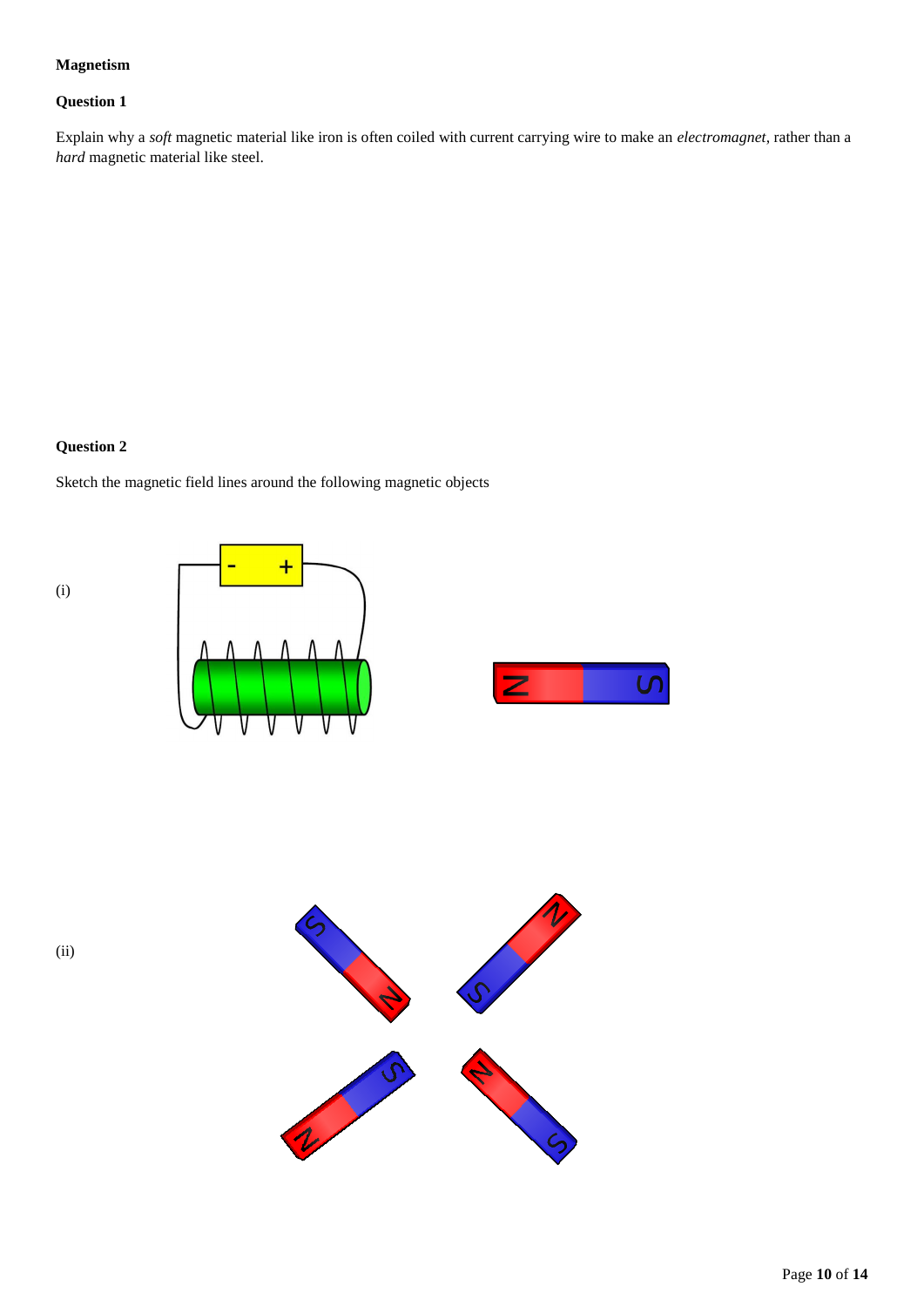## **Forces & acceleration**

#### **Question 1**

A cross-country runner of mass 70kg tries to run through a muddy bog. The resistance of the bog is one half of his weight.

(a) Draw a force diagram to represent the situation, and write down Newton's Second law in terms of quantities you define.

(b) Calculate the force the runner must exert in the direction of motion if his acceleration is 0.1ms-2

## **Question 2**

Three forces act on a robot dog of mass 11kg.

$$
\mathbf{f}_1 = \begin{pmatrix} 2 \\ -3 \end{pmatrix}, \quad \mathbf{f}_2 = \begin{pmatrix} -2 \\ 0 \end{pmatrix}, \quad \mathbf{f}_3 = \begin{pmatrix} -3 \\ -1 \end{pmatrix}
$$

Find the *resultant* force vector, and hence work out the magnitude of the acceleration of the dog.

Draw a vector diagram to show the result above. (Draw a free body diagram, *and* also add the vectors tip to tail).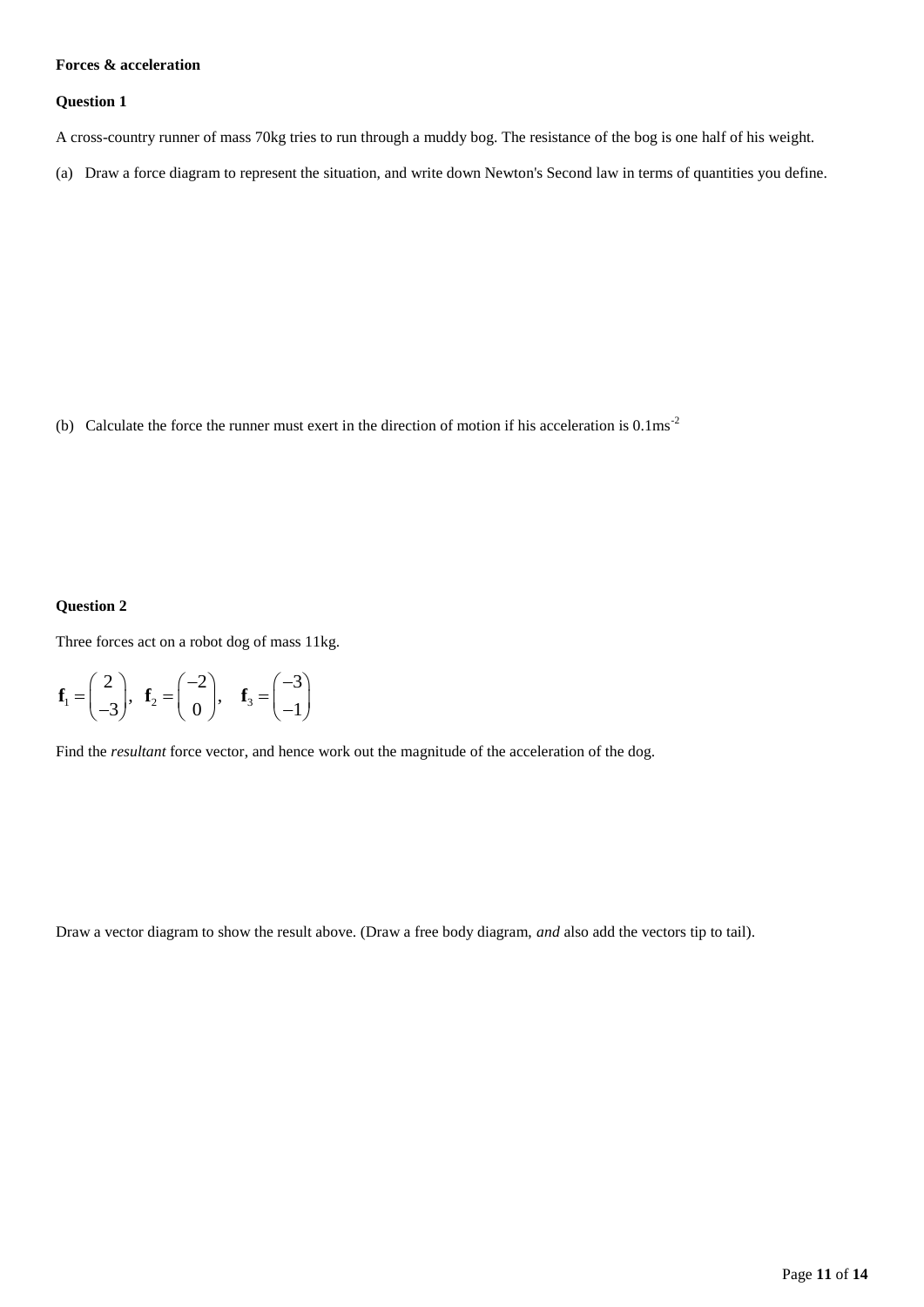### **Light & Sound waves**

#### **Question 1**

In order to listen to BBC Radio 4, an analogue radio must be tuned to somewhere in between 92MHz and 95MHz.

If the speed of light is  $c = 2.998 \times 10^8 \text{ ms}^{-1}$ , calculate the range of wavelengths (in metres) this corresponds to.

# **Question 2**

A laser beam is fired from air into a rectangular block of refractive index  $n_1 = 1.4$ . The beam continues through the block and then enters another one, with refractive index  $n_2 = 1.5$ . It then exits this block into air.

Use **Snell's law** to calculate the angles of **refraction** for (i) air to block 1; (ii) block1 to block2 and (iii) block2 to air.

Use this information, and a **pencil, ruler and protractor**, to carefully draw the path of the laser beam using the diagram below. Don't forget to include reflections as well.



Air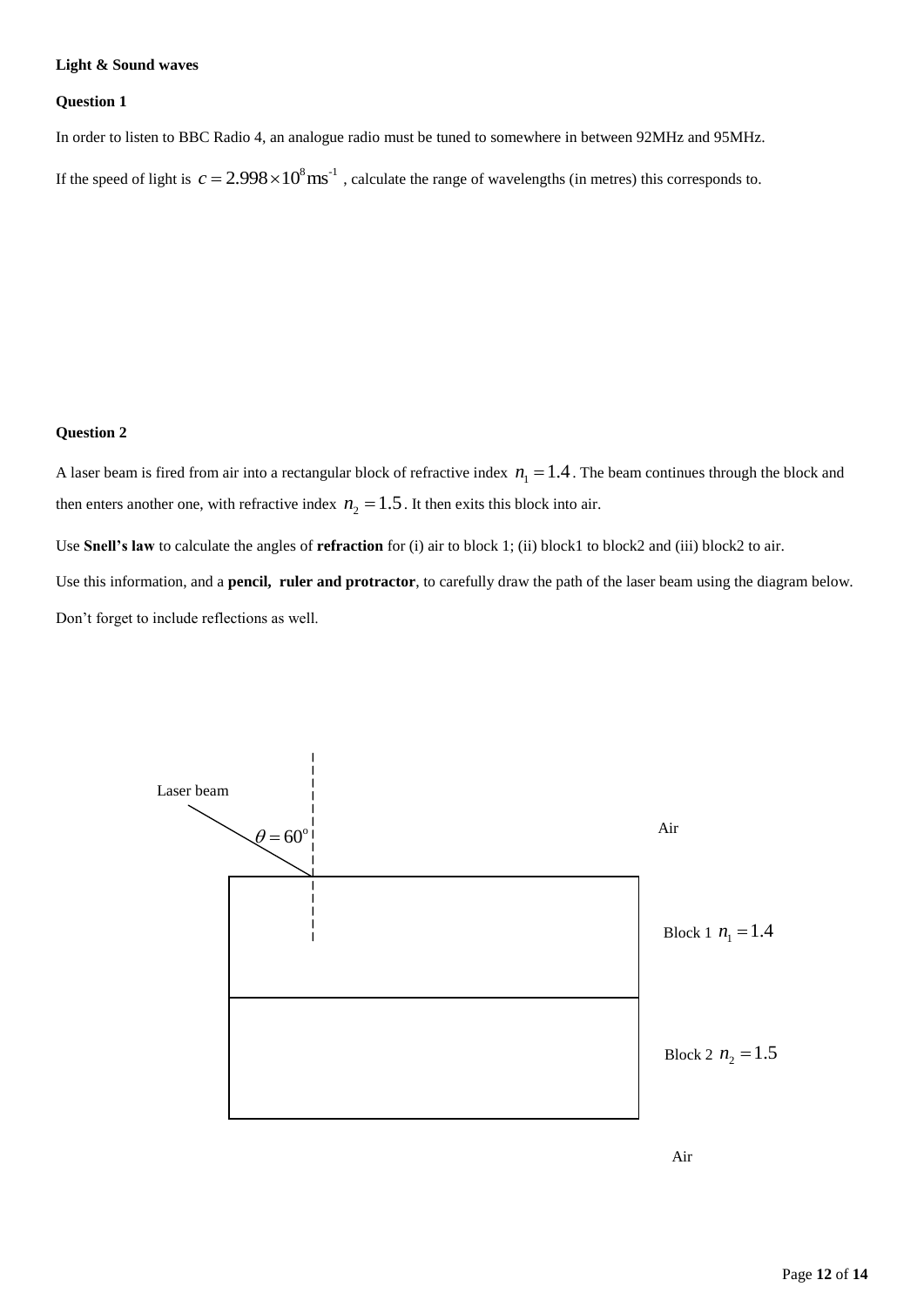A Rubens Tube is described below. Use vertical lines to indicate the positions of compressions and rarefactions of the gas in the tube. (Tightly spaced lines mean a compression).



#### **Question 4**

Using water waves as an example, draw three sketches (with wave-front lines, and arrows) to represent *reflection*, *refraction* and *diffraction*.